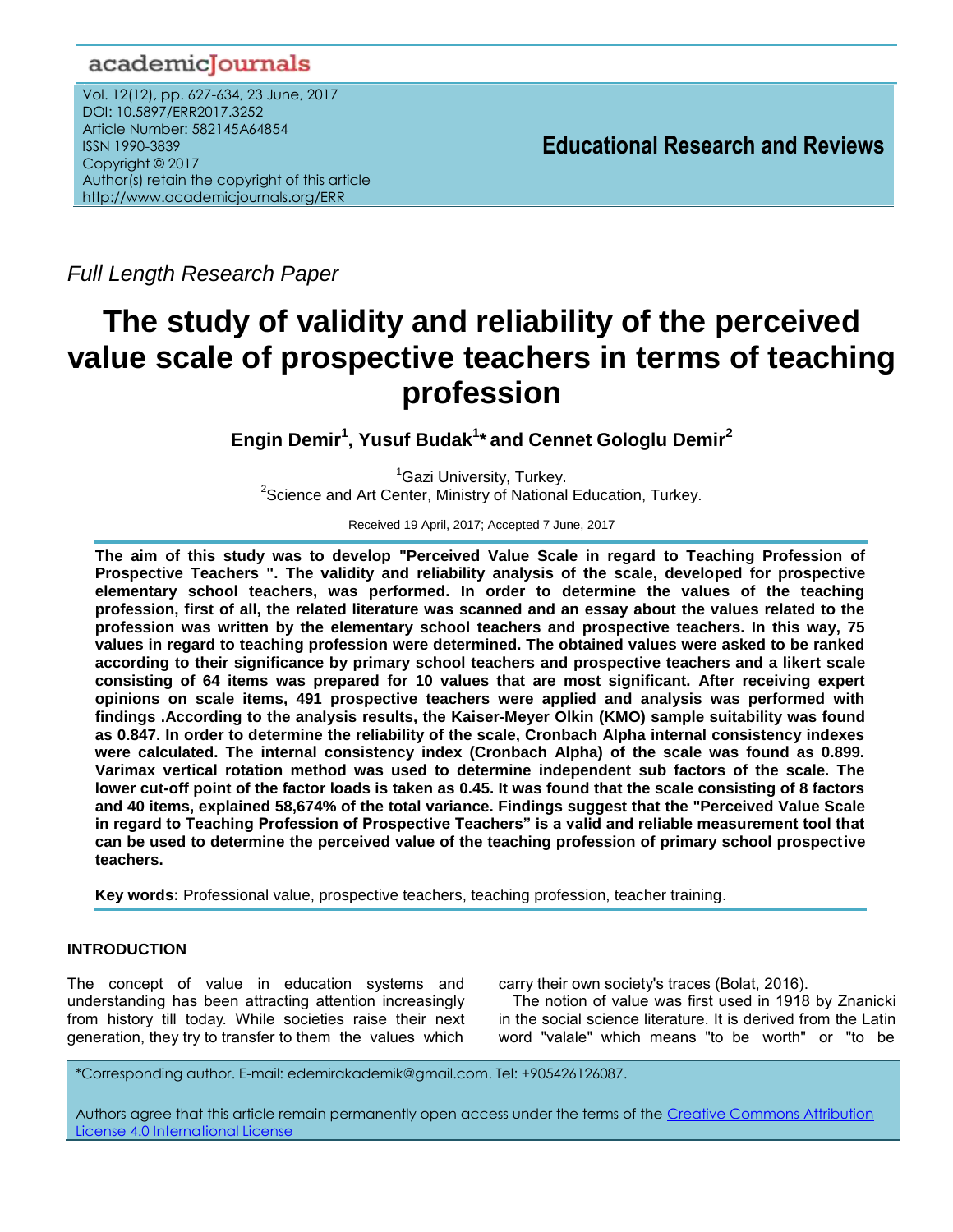strong" (Bilgin, 1995). Despite a lot of emphasis in the past few years, it is difficult to say that there is a common definition that will bring the notion of value to a sufficiently clear point. When the literature is analyzed, it is seen that various disciplines such as psychology, sociology, philosophy and anthropology are involved in a common explanation effort regarding the notion of value.

According to Bacanlı (2002), it is a concept that can be taken into consideration culturally, socially and individually. Slalom Schwartz, who has been studying on notions of values in recent years, (1999) describes the concept of value as "a social actor which usually helps in the selection of behaviors / actions, in the assessment of events and people, in the explanation of behaviors / actions" and ""Desirable goals that serve as principles that guide people in their lives with varying significance"(Ros et al., 1999).

Values are beliefs about ideal behaviors or life goals of individuals and are versatile standards that guide behavior in different ways. They are beliefs that something is desirable (good) or not (bad) (Sağnak, 2004). Esmer (1999) defines the values as abstract thoughts, ideals that determine "good-evil" and "rightwrong". According to Bolay (2007, p.14), values are what people dignify and desire to achieve.

These may be values such as property, wealth, health, as well as spiritual values such as happiness, peace, patriotism love and freedom. Köknel, (2007) defines the notion of value as "an abstract unit of measure that emphasizes the importance of tangible or abstract notions; a word describing the importance of living and non-living beings, events and phenomenon". Values are not abstract notions. Values are our lives (İnam, 2009).

Rokeach (1973) defines values as "permanent beliefs that are favored or opposed to a particular mode of behavior or existence." Values are the basic determinant of behaviors, decisions, group relations, human relations, organizational behavior, superior-subordinate relations, organizational-environmental relations, and many others, as criterion for good and bad. For these reasons, it is necessary to emphasize values and preserve them as they have to be improved (Yılmaz, 2006).

The impact of globalization on societies is increasing rapidly. This affects the values of society in a positive or negative direction. There is a rapid transformation in spiritual, moral and humanitarian values of the societies. New generations should be able to understand this transformation and analyze it in terms of their own values and establish the necessary adjustment mechanisms so that they can be protected from the negative effects of transformation of values.

On the other hand, they should be able to adapt their positive aspects to their own values. The 18th National Education Council gathered on the subject of values education and voiced the significance of value education for our country and suggested that values education should be included in teaching programs. Some of the

decisions taken by the council are (MEB, 2010):

(1) Decision 3. In curriculums, priority should be given to the approaches that will raise awareness by considering national and universal values instead of value transfer in value education.

(2) Decision 31. Teachers should be instructed in value education by emphasizing that value is a preference and that societies consist of people with similar preferences.

(3) Decision 32. All programs that train teachers should include a course on values education and values education should also be included in service trainings of teachers in the system.

The values that prospective teachers have will be transferred to the students and will also affect their relations with their colleagues at the future. It is significant to determine the values, which are crucial notions in terms of the teaching profession and the factors that affect these values and include them in vocational and in service trainings. However, there are few studies studying values for the teaching profession in literature. This research differs from other researches by being the first research in Turkey on professional values of teacher candidates.

## **The concept of professional values for teaching profession**

Professional is a person who chooses a topic as a profession, specializes in this subject, and who has won his life with the knowledge and experience in that area. Being professional requires having some value unique to the profession. Values affect the perceptions of the individual and guide their behavior. The values adopted and acquired by the profession ensure the development of standards. Professional values of teacher candidates need to be determined and standardized. Because if they have these values determined by the teachers, then they can transfer these values to the students.

When the literature is analyzed, it is noteworthy that the values related to work or occupation is considered with the concept of "work values". Work values are generally defined and classified without being specific to any occupation. When the definitions about the concept of the work values are examined in the literature, it is emphasized that the work values are related to the beliefs and attitudes in regard to the occupation.

Among the researchers suggesting this view, Super (1969) defines work values as beliefs or attitudes about the individual's job choice, job learning, or commitment to the job (Liu and Lei, 2012). Any definition of professional value, which includes the value as phenomenon, which was tried to be defined in the introduction, has not been found in the educational sciences literature. However, there are academic studies on values for the teaching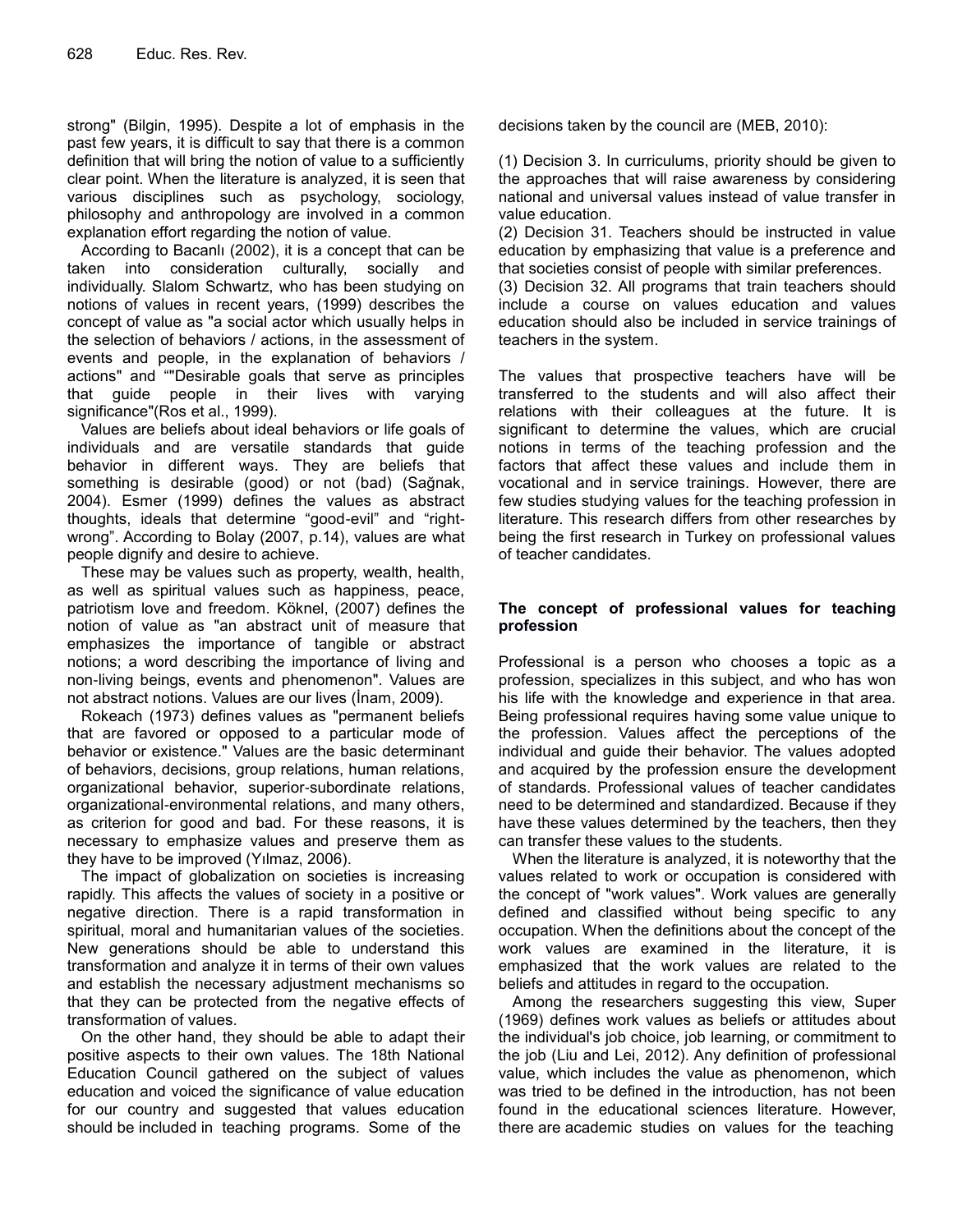profession (Albayrak, 2015: Şimşek and Erdem, 2016; Tunca, 2012).

Apart from the field of educational sciences, it is seen that Professional Values Scale of Nurses was developed (Göriş et al., 2014; Orak and Alpar, 2012). The studies on values in Turkey in the field of educational sciences are given below: (Albayrak, 2015; Akkiprik, 2007; Aktepe and Yel, 2009; Balcı and Yelken, 2010; Can, 2008; Çengelci, 2010; Çetin, 2016; Doğanay and Sarı, 2004; Deveci and Dal, 2007; Demir and Demirhan, 2007; Evin and Kafadar, 2004; Ercan, 2001; Fidan, 2009; Kuş, 2009; Tokdemir, 2007; Tunca, 2012).

Prospective teacher need at least as much knowledge as to gain value and attitude towards the profession. Because research shows that students are influenced by the attitudes and behaviors of the teacher (Çetin, 2006). There are very few studies in the literature investigating values for the teaching profession. It is crucial to determine the perceived values of the prospective teachers, who will provide humanitarian, moral, social, cultural and democratic values in our schools, and identify the necessary studies and measures to be taken within the scope of this determination.

The aim of this study, which is expected to contribute to the teacher training system, is to develop a valid reliable scale aimed at measuring the perceived values of primary school prospective teachers. In this way, the factors that define the professional values of teacher candidates was tried to be determined.

#### **METHODOLOGY**

#### **Research model**

In this research, which is aimed to develop the "Perceived Value Scale in regard to Teaching Profession of Prospective Teachers", the screening model was used. Screening models are research approaches that aim to describe the past or present situation as it exists. Quantitative and qualitative methods were used together in the collection of research data. Quantitative data were collected with the scale to be developed, while qualitative data were collected with the compositions.

#### **Study group**

The universe of the study consists of the elementary education departments of all education faculties in Western Black Sea region. Samples of the study consist of the third and fourth year students of the Kastamonu University Faculty of Education, Elementary School, Mathematics Teaching, School Teaching, Science Teaching and Social Studies Teaching departments, and they were selected by the purposive sampling method. The survey was administered to 491 students.

#### **Composition of data collection tools**

A three-part questionnaire was prepared to collect the data. The first part of the questionnaire is composed of "Demographic Characteristics" and the second part is composed of the

prospective teachers' "Value Perceptions Scale for the Teaching Profession of Teacher Candidates", which developed by the researcher.

In order to determine the demographic characteristics, the researcher asked questions to the prospective teachers such as gender, social class, department, income level of the family and the reasons for choosing teaching profession. The collected data has been transferred to the IBM-SPSS 21 packaged software. A content analysis technique was used to analyze the qualitative data. The reason for the use of content analysis is that similar data can be put together in the framework of specific concepts and themes so that it can be regulated (Yıldırım and Şimşek, 2013).

"The Perceived Value Scale of Prospective Teachers In Terms of Teaching Profession" has been prepared taking into account the local and international literature. First of all, 66 value items have been revealed by considering the literature. Then, in terms of the basis for the formation of questionnaires, 40 teachers and 70 students wrote essays, in which "What might be the values of the teaching profession, which guide the teacher when he fulfills his professional duties (educational activities) and determine the character of the teacher? Can you rank these values in terms of concept, teacher behavior or explanation?" open-ended questions were asked.

As a result of analysing the essays, nine values were collected, which is different from the values collected in the literature. These values are: being moral, respecting religious values, being disciplined (authoritarian), empathizing, being trustworthy, being idealistic, being self-confident, being sincere not being prejudiced. As a result, a pool of values consisting of a total of 75 values was created based on the essays and the literature. Afterwards, a total of 337 teachers and students were asked to select the most important 20 values, specific to the teaching profession, from the 75 values collected from the essays and literature. As a consequence, the most significant 20 teaching profession values are listed below:

- (1) Being moral
- (2) Being patriotic
- (3) Empathizing
- (4) Being honest
- (5) Respect to the republic
- (6) Love of profession
- (7) Being understanding
- (8) Respect to National values (Our history, language, religion, independence)
- (9) Being trustworthy
- (10) Being open to learning
- (11) Being patient
- (12) Being open-minded
- (13) Being responsible
- (14) Being sensitive to National symbols (national anthem, flag and national feast)
- (15) Self-confidence
- (16) Respect to human rights and freedom
- (17) Considering individual differences
- (18) Equality and justice
- (19) Value of family
- (20) Value of family

The 10 values having the highest frequency from these are taken into account in the formation of scale items. A total of 64 scale items were prepared for these 10 values. After this step, expert opinions on items were consulted.

#### **FINDINGS**

After consulting expert opinions, the questionnaires were passed to the implementation stage so that the last stage of the scale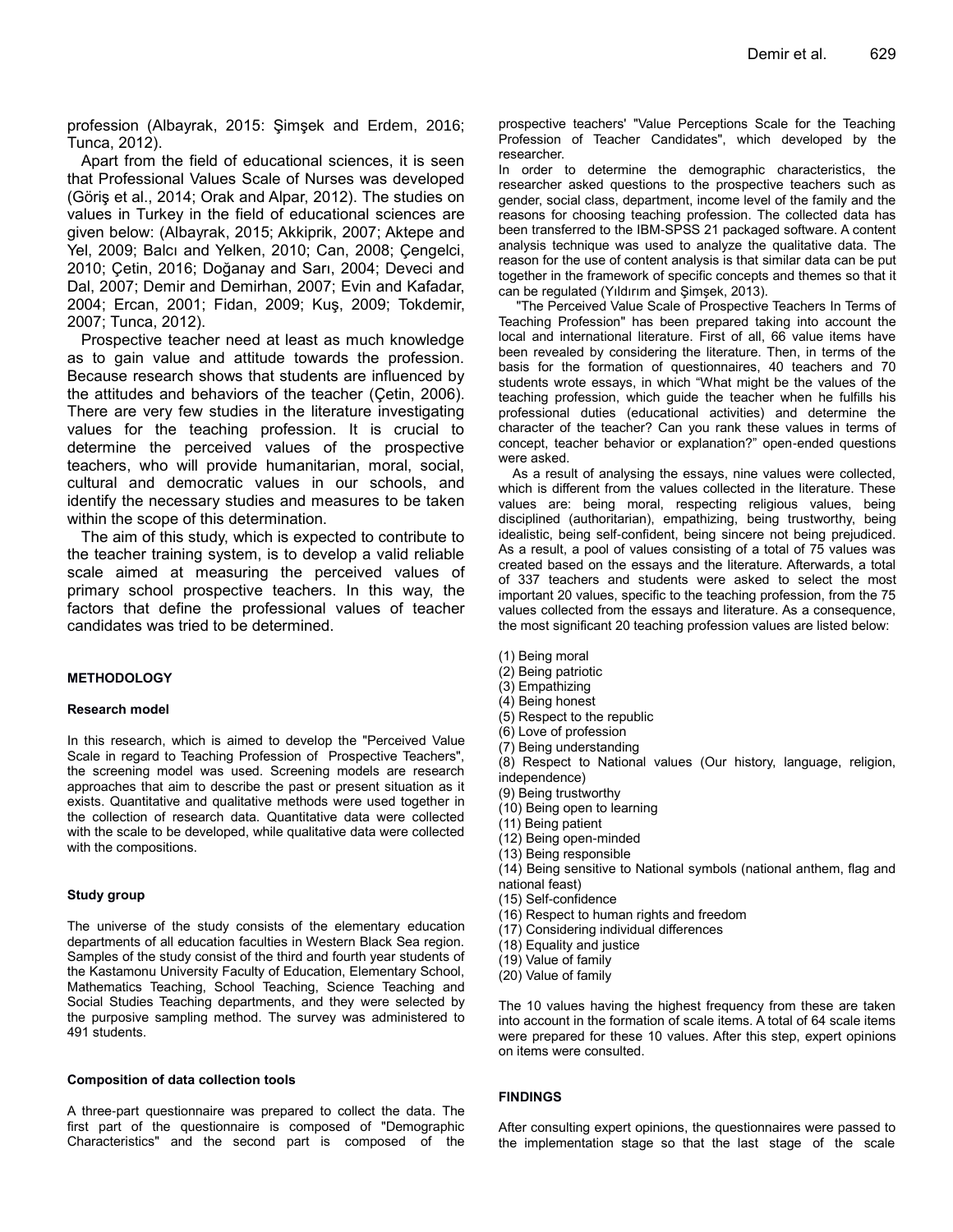

**Figure 1.** Component number.

development could be analyzed for validity and reliability. A pilot implementation was made to 538 prospective teachers for the development of the "Perceived Value Scale in terms of Teaching Profession".

However, poorly answered, excessively blanked or some unanswered questionnaires were not analyzed. The data from the remaining 491 questionnaires were analyzed. The criterions given by Tabachnick and Fidell (2007) for factor analysis were taken into account. According to these criterions, 300 people are considered "good", 500 people are "very good" and 1000 people are considered "excellent" for factor analysis. The data collected from the prospective teachers were scored as 1, 2, 3, 4, 5 in the form of "Strongly Disagree", "Disagree Somewhat", "Agree Somewhat", "Agree", "Strongly Agree" and they are transferred to the computer through the SPSS software.

After transferring the data stack to the computer, the factor structure of the scale consisting of 64 items was tried to be determined. The results of the Kaiser-Meyer Olkin (KMO) sample and then the Bartlett's test of sphericity were analysed to determine the suitability of the data for factor analysis. After determining the suitability of the results, the factor structure was determined using the Principal Component Analysis.

When the results of the Bartlett's test of sphericity are examined, it is seen that the results collected are significant  $(x^2_{(2016)})$  $=11704,315$ ,  $p<.01$ ). The result shows that there is a high correlation between the variables, in other words, the data set is suitable for the analysis of key components (Kalaycı, 2006). In the process of factor analysis, it was decided by the percentage of total variation method, which acknowledges that the number of factors was reached maximum when the contribution to the total variation of each additional factor fell below 5% (Kalaycı, 2006; Dunteman, 1989; from Kalaycı, 2006).

The Cronbach's Alpha index and total correlations of the items were calculated from the data collected from the questionnaire. In this direction, when the total correlations of the items in the scale were evaluated, items 1-3-4-9-10-14-19-24-26-28-36-39-47 and 57, which are below 0.25 and have negative values (Büyüköztürk 2007), removed from the scale. In addition to this, KMO (Kaiser-Meyer-Orkin) sample suitability test and Bartlett's test were performed. The suitability of the Kaiser-Meyer Olkin (KMO) sample was found as 0.847. Therefore, it is possible to evaluate that the sample size is "very good" in order to perform factor analysis (Hutcheson and Sofroniou,1999; Field, 2009).

Varimax vertical rotation method was used to determine independent sub factors of the scale.. The lower cut-off point of the factor loads is taken as 0.45. In the first analysis, factors of scale were released. In the second analysis, the scale factor number was determined to be eight and reanalyzed.

In this analysis, the factors 6-7-11-29-37-40-48-53-54 and 58, which are below factor load of 0.45, removed from the scale as a result of repeated analyses to obtain the final result. It was determined that the scale of 8 factors and 40 items explained 58.674% of the total variance and the factor loads of the items were found between 0.47 and 0.86.

In addition to this, in order to analyse the collected results altogether, results in regard to analysis of key components, common factor variance, varimax factor loads, eigenvalue, explained factor variance values, Cronbach alpha value for reliability analysis and total item correlation of items in relation to each other and T values for substance distinguish are given in Figure1.

It is thought that the 40 items collected as a result of factor analysis explained the 8 structures of perceived values of prospective teachers in regard to teaching profession;

- (1) Being moral and honest
- (2) Patriotism
- (3) Empathizing
- (4) Respect to the republic
- (5) Love of profession and and being open to learning
- (6) Being understanding
- (7) Being patient

(8) Respect to National values (History, religion, language, independence)

Cronbach Alpha internal consistency indexes were calculated to determine the reliability of the scale. The internal consistency index (Cronbach Alpha) of the scale was found as .899. The sub factors were found as .71 and above. These findings, According to Kalaycı, (2006, p.405), scale is quite reliable if  $0.60 \le \alpha \le 0.80$ , highly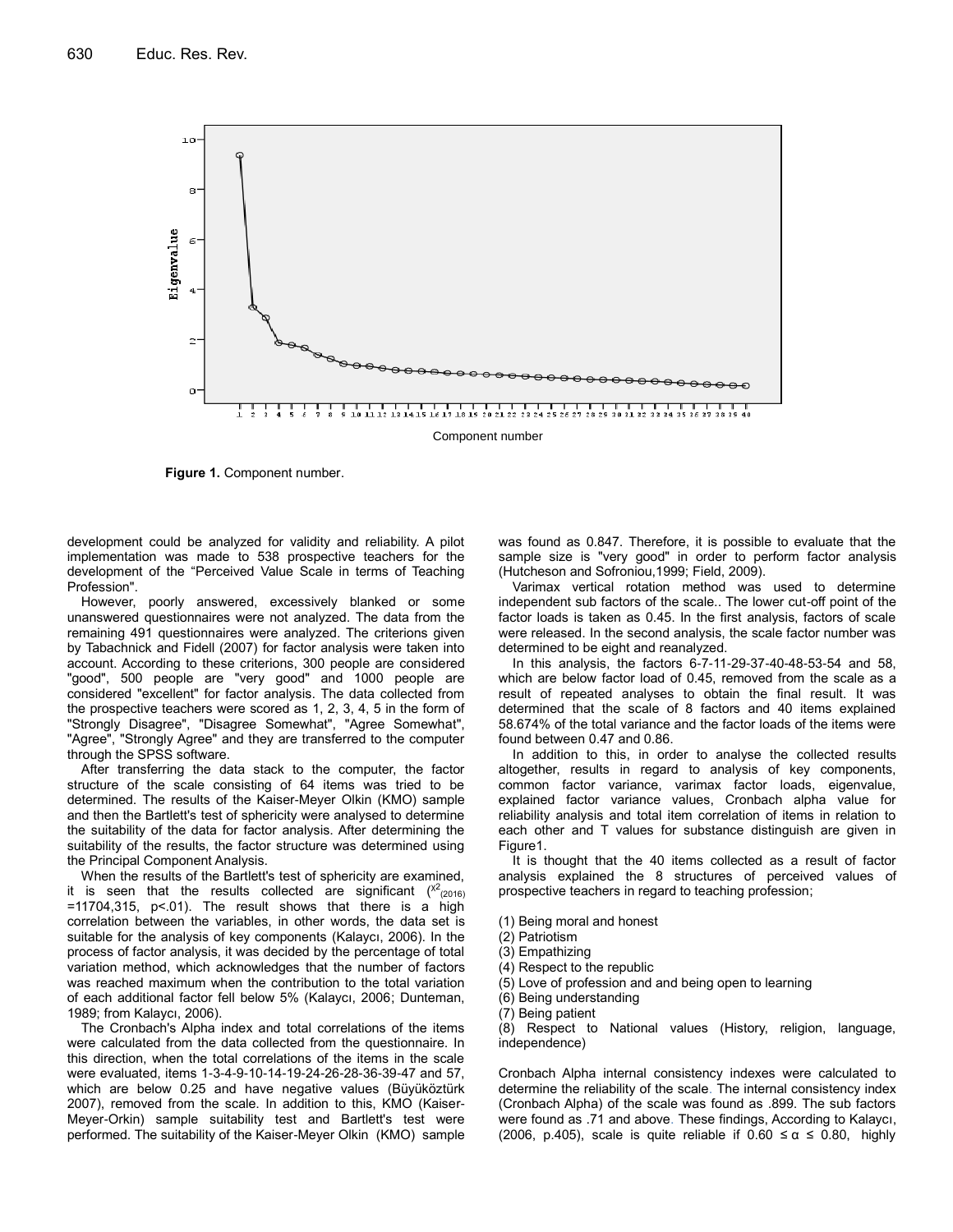reliable if  $0.80 \le \alpha \le 1.00$ , thus, the results indicate that the scale is highly reliable.

The item total correlations for each sub-factor, which was determined as eight factors, were found between 0.373 to 0.545 for factor one, factor two for 0.601 to 0.775; 0.385 to 0.648 for factor three, 0.683 to 0.830 for factor four, 0.421 to 0.564 for factor five, 0.446 to 0.720 for factor six, 0.541 to 0.719 for factor seven, 0.507 to 0.668 for factor eight, respectively.

According to Kalaycı (2006), the fact that the item-total correlations are not negative and greater than 0.25, is sufficient to ensure the principle additivity of the scale. Moreover, in the pilot implementation, the answers given by the upper 27% and lower 27% groups to each item were compared with the unrelated t test. The validity and reliability analysis values, collected after the items of the scale were extracted, are given in Table1.

As a result of the factor analysis of the scale -which will enable the determination of the level of possessing professional values of elementary school teacher candidates- an eight-dimensional structure, which explains 58.67% of the variance and consists of 40 items emerged and its each dimension called: "Being moral and honest, Patriotism, Empathising, Respect to the Republic, Love of profession and Being Open To Learning, Being Understanding, Being Patient and Respect to National Values (History, Religion, Language, Independence)".

The internal consistency index of the scale was found as 0.89. The obtained factors differ from similar studies (Albayrak, 2015; Aktepe and Yel, 2009; Balcı and Yelken 2010; Çubukçu et al., 2016; Şimşek and Erdem, 2016; Tunca, 2012). The reason of it is the method used to determine the values. Also this research differs from other researches by being the first research in Turkey on professional values of teacher candidates.

## **RESULTS AND DISCUSSION**

In this study, a "five-point Likert-type Perceived Value Scale in terms of the Teaching Profession of Prospective Teachers" was developed to be used to determine the perceived value of prospective teachers in terms of the teaching profession.

At the beginning, the experiment scale consisting of 64 items was applied to 491 primary school prospective teachers and as a result of this analysis, 24 items of scale were extracted and a total of 40 items scale was collected. From the items related to perceived values of prospective teachers in terms of the teaching profession such as "Being moral and honest", "Patriotism", "Empathizing", "Respect to the Republic", "Love of profession and being open to learning", "Being Understanding", "Being Patient", "Respect to National Values (History, religion, language, independence)" reflect eight dimensions.

In the scope of the research, the most important 10 of the 75 professional values determined by literature search and teacher / teacher candidate compositions are seen in the following researches respectively. The value of Being Moral was included in the research as a theme, not as a value (Rokeach, 1973; Lickona, 1991; Güngör, 2000; Köylü, 2016).

"The value of Being Patriotic is mostly seen under national values in studies conducted in Turkey (Ercan, 2001; Evin and Kafadar, 2004; Balcı and Yelken, 2010;

Tunca, 2012). The value of Empathizing was not found in the literature. According to Cooper (2002), teachers who can not empathize cause their motivation to disappear by concentrating all the group, subject and curriculum to a considerable extent neglecting the feelings of the students. The values of Being Honest value is shown in basic and ethical values (Rokeach, 1973; Lickona, 1991; Ketenci, 1997; Schwartz, 2000; Aktepe and Yel, 2009; Balcı and Yelken, 2010; Tunca, 2012; Gibbs and Earley, 1994).

The value of Respect to the Republic is classified under national values (Ercan, 2001; Evin and Kafadar, 2004). The value of Love of profession is classified as a value by researchers working on professional value as a value specific to teaching profession (Çubukçu et al., 2016; Şimşek and Erdem, 2016; Tunca, 2012).

The value of Being Understanding was not found in the field. The value of Respect to National Values is classified under national values (Ercan, 2001; Evin and Kafadar, 2004; Ketenci, 1997). The value of Being Trustworthy; One of the value types collected under the "universal values" in the Apsen Conference is trustworthy (Akin et al., 1995).

The value of being open to learning is determined by Tunca (2012) as a teaching profession value. Among the 10 most important values used in preparing scales, the values of "being moral, empathizing and being understanding" are the values obtained by the researcher with compositions. One of the important results of the research is that these new values are gained in literature. From these values, the value of "Being Moral" was regarded as the most necessary professional value by teacher and teacher candidates taking the first order in the order. However, it is not included in list of national and universal values. Its reason may be explained with the fact that morality concept is perceived differently in our country than western societies

In the study of Şimşek and Erdem (2016), similarly high points were given for values of being patriot, being open for learning and being honest by teacher candidates. Determination of professional value possession statuses of teacher candidates will clear the precautions to be taken for elimination of problems in programs of teacher training. There is no measurement tool to determine professional value levels of teacher candidates in the literature. It may be suggested that the developed scale will have an important contribution in terms of compensating such a requirement.

In the future, the scale may be verified by being applied to a different primary school teacher candidate group, or a similar scale development study may be conducted for secondary school teachers/teacher candidates as well. Studies may be conducted relating to acquirement of obtained values. Performing validity and reliability studies in different uses of the "forms of perception of the teaching profession" scale will help the measurement tools to achieve a more valid and reliable structure. In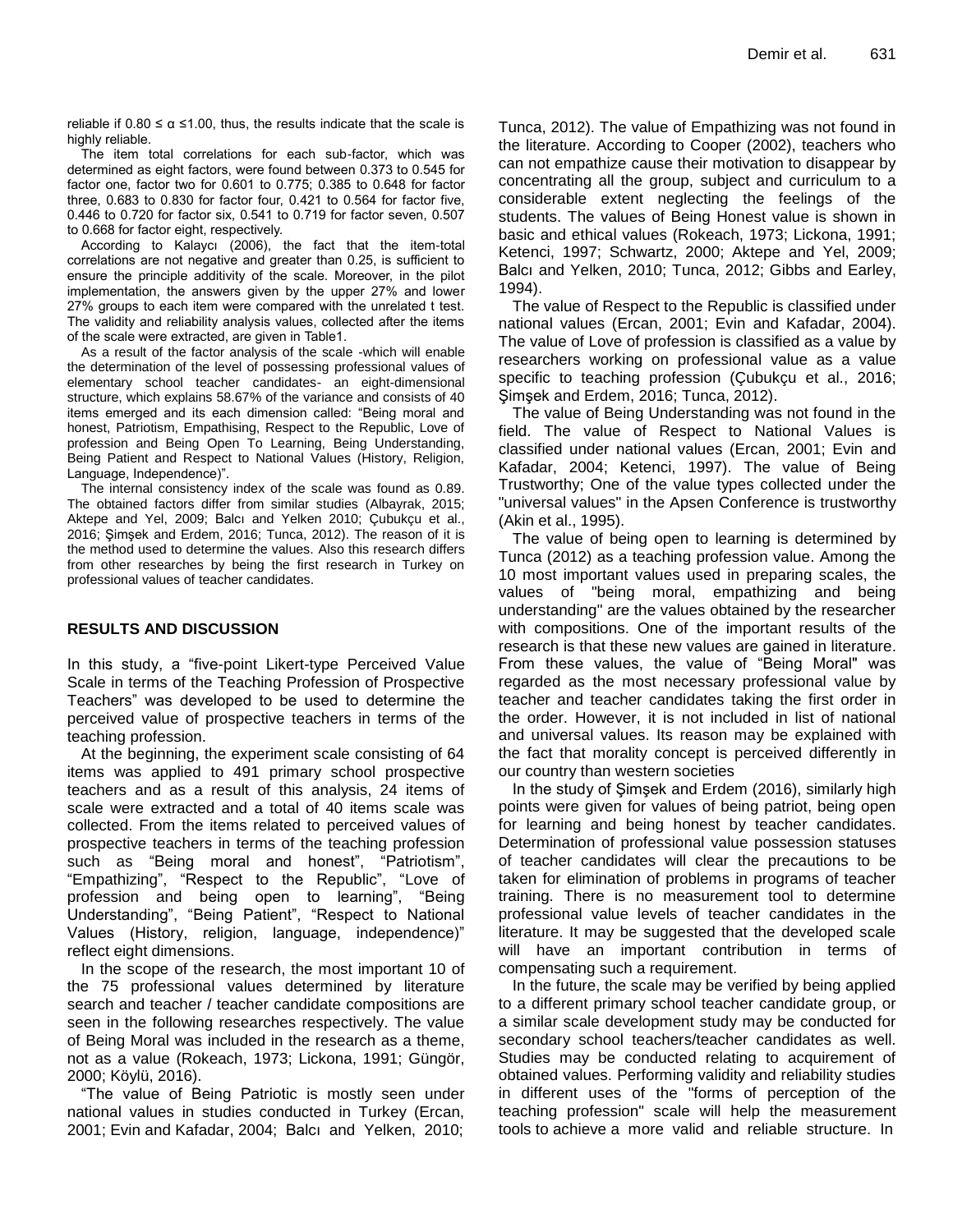**Table 1.** Validity-reliability analysis values of perceived value scale in terms of teaching profession.

| <b>Factors</b>                                                                                                                                          | Common<br>factor variance | <b>Varimax factor</b><br>loads | Item total<br>correlation | Eigenvalue   | <b>Factor explained</b><br>variance (%) | <b>Cronbach</b><br>Alpha | t values                 |
|---------------------------------------------------------------------------------------------------------------------------------------------------------|---------------------------|--------------------------------|---------------------------|--------------|-----------------------------------------|--------------------------|--------------------------|
| Factor 1: Being moral and honest                                                                                                                        |                           |                                |                           | .0.839       | 7.098                                   | 0712                     |                          |
| 2. He should always address his students with respect                                                                                                   | 0.619                     | 0.773                          | 0.545                     | $\mathbf{r}$ |                                         | $\mathbf{r}$             | $-9.655$                 |
| 5. He should be delicate about students' right of privacy                                                                                               | 0.654                     | 0.759                          | 0.485                     |              |                                         | $\overline{a}$           | $-7.691$                 |
| 8. He should perform in regard to curriculum                                                                                                            | 0.702                     | 0.755                          | 0.373                     |              |                                         | ÷,                       | $-9.657$                 |
| 23. he should keep his promises                                                                                                                         | 0.678                     | 0.751                          | 0.487                     |              |                                         | $\blacksquare$           | $-7.14$                  |
| 25. Even if he is not sick, he can receive report and tell school<br>administration that he is sick                                                     | 0.647                     | 0.750                          | 0.443                     |              |                                         | ÷,                       | $-7.167$                 |
| 27. He can try to fool his students                                                                                                                     | 0.663                     | 0.746                          | 0.487                     |              |                                         |                          | $-6.634$                 |
| <b>Factor 2: Patriotism</b>                                                                                                                             |                           |                                |                           | 2.321        | 5.802                                   | 0.832                    |                          |
| 12. He should use teaching materials and other assets<br>cautiously                                                                                     | 0.787                     | 0.844                          | 0.746                     |              |                                         | $\blacksquare$           | $-6.901$                 |
| 13. He should use the resources of the school efficiently                                                                                               | 0.778                     | 0.850                          | 0.775                     |              |                                         | ÷,                       | $-7.01$                  |
| 15. He should use the time of a lesson efficiently                                                                                                      | 0.665                     | 0.760                          | 0.601                     |              |                                         |                          | $-7.786$                 |
| <b>Factor 3: Empathising</b>                                                                                                                            | $\sim$                    | $\sim$                         | $\blacksquare$            | 2.904        | 7.260                                   | 0.756                    | $\overline{\phantom{a}}$ |
| 16. He should be able to understand the feelings of students<br>excluded by their friends                                                               | 0.681                     | 0.747                          | 0.578                     |              |                                         |                          | $-8.326$                 |
| 17. He should be able to understand the feelings of students<br>who behave negatively                                                                   | 0.717                     | 0.793                          | 0.648                     |              |                                         |                          | $-10.898$                |
| 18. He should be able to read the feelings of his students                                                                                              | 0.426                     | 0.518                          | 0.459                     |              |                                         | $\overline{a}$           | $-11.703$                |
| 20. By empathizing himself with him, he should apologize to his<br>student for making mistakes                                                          | 0.511                     | 0.672                          | 0.487                     |              |                                         |                          | $-8.054$                 |
| 21. He should make feel that he understands the feelings and<br>thoughts of his students.                                                               | 0.512                     | 0.505                          | 0.548                     |              |                                         |                          | $-10.601$                |
| 22. He should be able to understand the feelings of the parents,<br>whose child gets low grades                                                         | 0.314                     | 0.469                          | 0.385                     |              |                                         | $\overline{a}$           | $-8.865$                 |
| Factor 4: Respect to the republic                                                                                                                       | $\sim$                    | $\sim$                         | $\sim$                    | 3.848        | 9.620                                   | 0.910                    |                          |
| 30. He should mention the prominent people who took part in<br>the foundation of the Republic                                                           | 0.748                     | 0.831                          | 0.778                     |              |                                         | $\blacksquare$           | $-10.025$                |
| 31. He should read books on the founding of the Republic,<br>principles and reforms                                                                     | 0.793                     | 0.859                          | 0.823                     |              |                                         | $\overline{a}$           | $-10.957$                |
| 32. He should be mindful of educating students who absorb<br>values, principles and revolutions that are important in the<br>foundation of the Republic | 0.810                     | 0.864                          | 0.830                     |              |                                         |                          | $-9.651$                 |
| 33. He should follow the contemporary and scientific path                                                                                               | 0.630                     | 0.732                          | 0.683                     |              |                                         |                          | -8.781                   |
| 34. He should participate in foundation / founders of the<br>Republic themed events                                                                     | 0.761                     | 0.830                          | 0.790                     |              |                                         |                          | $-10.717$                |
| Factor 5: Love of profession and being open to learning                                                                                                 |                           |                                |                           | 2.279        | 5.698                                   | 0.715                    |                          |
| 35. He should be willing to come to the school                                                                                                          | 0.619                     | 0.723                          | 0.543                     |              |                                         | $\overline{a}$           | $-8.588$                 |
| 38. He should be beneficial to do society by doing his job well.                                                                                        | 0.520                     | 0.662                          | 0.507                     | $\sim$       | $\sim$                                  | $\sim$                   | $-7.411$                 |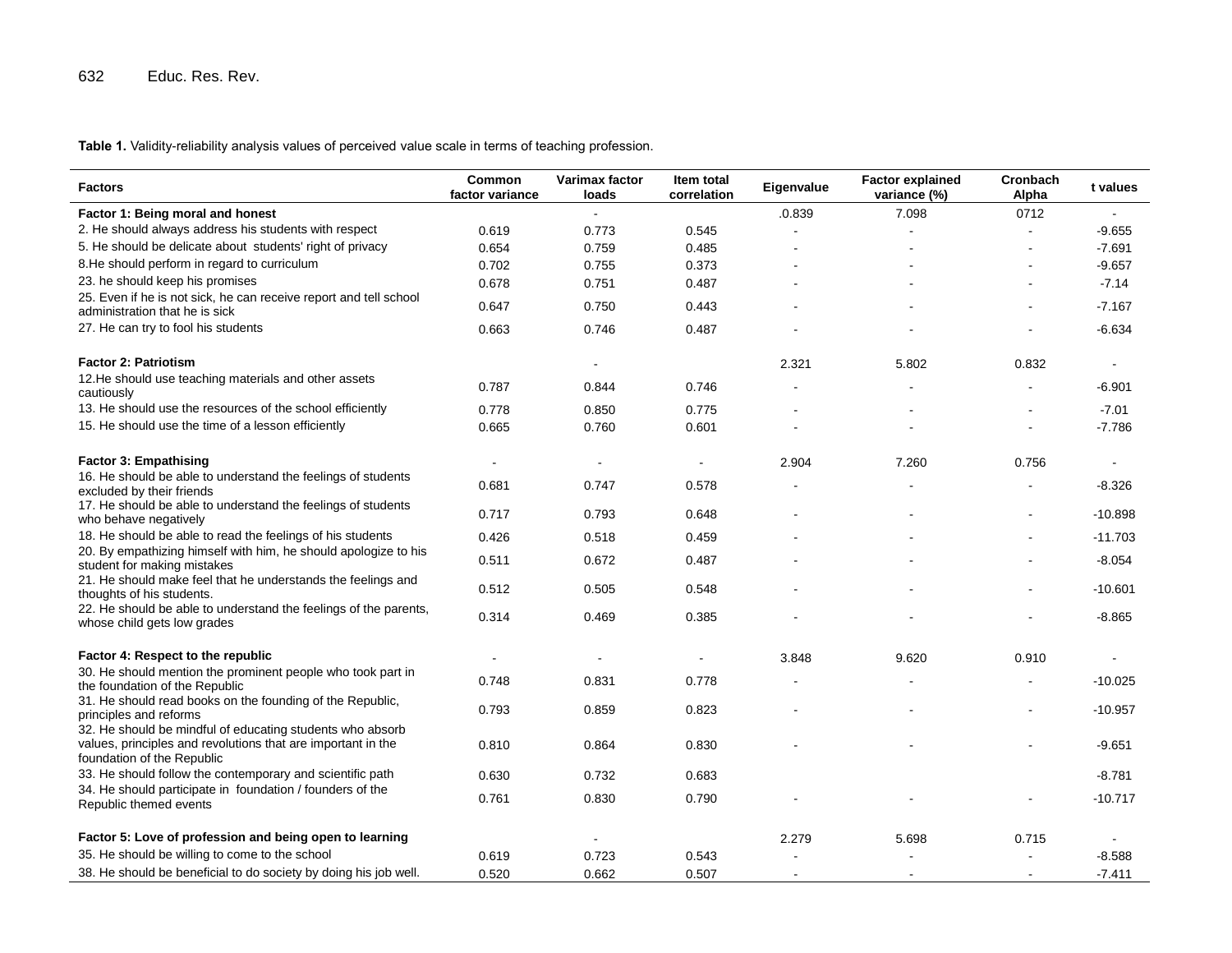#### **Table 1.** Contd.

| 55. He should follow the advances in science and technology                                                      | 0.633 | 0.695 | 0.564 |        |                |                | $-8.474$  |
|------------------------------------------------------------------------------------------------------------------|-------|-------|-------|--------|----------------|----------------|-----------|
| 56. He should be open to life-long learning                                                                      | 0.99  | 0.687 | 0.421 |        |                |                | $-7.124$  |
|                                                                                                                  |       |       |       |        |                |                |           |
| Factor 6: Being understanding                                                                                    |       |       |       | 3.489  | 8.723          | 0.827          |           |
| 41. He should spend more time for inclusive students                                                             | 0.415 | 0.595 | 0.446 |        |                |                | $-8.946$  |
| 42. He should support students during their difficult times                                                      | 0.722 | 0.800 | 0.704 |        |                |                | $-11.531$ |
| 43. He should try to find out whether the students need support                                                  | 0.706 | 0.772 | 0.720 |        |                |                | $-7.656$  |
| 44. He should try to understand the reasons behind the<br>behavioral disorders of the students                   | 0.685 | 0.737 | 0.716 |        |                |                | $-12.865$ |
| 45. He should cooperate with the parents to get to know /<br>understand the students better                      | 0.535 | 0.565 | 0.605 |        |                | ۰              | $-11.642$ |
| 46. He should try to find solutions by listening to the problems of<br>the students                              | 0.419 | 0.568 | 0,503 |        |                |                | $-10.585$ |
| <b>Factor 7: Being patient</b>                                                                                   |       |       |       | 2.608  | 6.519          | 0.795          |           |
| 49. He should listen to the dreams of young students curiously                                                   | 0.654 | 0.713 | 0.621 |        |                | ۰              | $-11.064$ |
| 50. He should be patient with students                                                                           | 0.641 | 0.565 | 0.638 |        |                |                | $-9.734$  |
| 51. He should be patient to gain students with behavioral<br>disorders                                           | 0.739 | 0.775 | 0.719 | $\sim$ |                | $\blacksquare$ | $-9.701$  |
| 52. He should work under difficult conditions patiently                                                          | 0.572 | 0.713 | 0.541 |        |                |                | $-9.987$  |
| Factor 8: Respect to national values (History, religion,<br>language, independence)                              |       |       |       | 3.182  | 7.955          | 0.789          |           |
| 59. He should speak / write Turkish correctly                                                                    | 0.501 | 0.595 | 0.507 |        |                |                | $-7.124$  |
| 60. Whatever his branch, he must have national history<br>knowledge and awareness                                | 0.574 | 0.684 | 0.568 |        |                |                | $-7.803$  |
| 61. He should pay attention to national day and week programs                                                    | 0.679 | 0.719 | 0.668 |        | $\blacksquare$ | $\sim$         | $-10.845$ |
| 62. He should celebrate the students on religious holidays                                                       | 0.530 | 0.660 | 0.507 |        |                |                | $-7.787$  |
| 63. He should definitely see historical places such as<br>Çanakkale Martyrs' Memorial, Anıtkabir, Topkapı Palace | 0.556 | 0.663 | 0.559 |        |                |                | $-7.372$  |
| 64. He should support national arts and sports activities                                                        | 0.566 | 0.650 | 0.591 |        |                |                | $-8.095$  |

\*All "t" values are significant at the level of 0.001.Varimax rotation basic components factor analysis.

addition to this, it may be necessary to reanalyze the validity and reliability before studying with groups other than teachers/teachers candidate.

The authors have not declared any conflict of

**CONFLICT OF INTERESTS**

interests.

#### **REFERENCES**

Akin T, Gerry D, Susanna P, Dianne S (1995). Character education in America's school. Spring Valley, CA.: Innerchoice Publishing.

Akkiprik GB (2007). According to the common high school

teachers, the values to be given to the students through character education: A multidimensional study. Unpublished Master Thesis. Yeditepe UÜniversity, Institute of Educational Sciences, İstanbul. Aktepe V, Yel S (2009). Representation of Elementary School Teachers' Value Judgments: Example as Kırşehir Province. Turk. J. Educ. Sci. 7(3).

Albayrak FT (2015). The Relationship Between the P Values of Elementary School Teachers and Their Competency of Teaching (Example as Erzurum Province). Unpublished